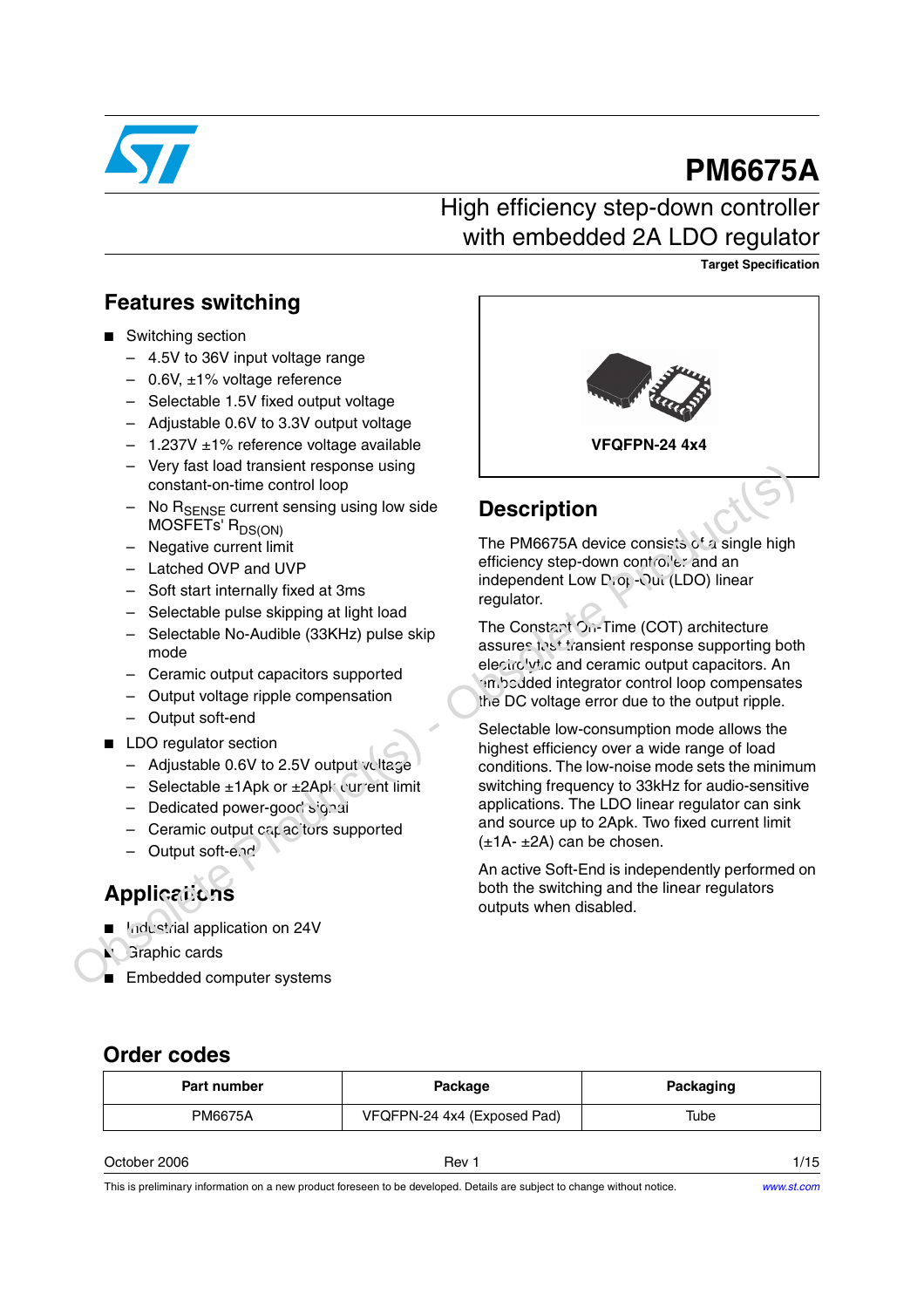## **Contents**

| 1              |                                        |
|----------------|----------------------------------------|
| $\mathbf{2}$   |                                        |
|                | 2.1                                    |
|                | 2.2                                    |
| 3              |                                        |
|                | 3.1                                    |
|                | 3.2                                    |
| 4              | Electrical characteristics<br>$LC.$ .8 |
| 5              | 11                                     |
| 6              | . 12                                   |
| $\overline{7}$ | . 14                                   |
|                | Josolete Product(S)                    |
|                |                                        |
|                |                                        |
|                |                                        |
|                |                                        |
|                |                                        |
|                |                                        |

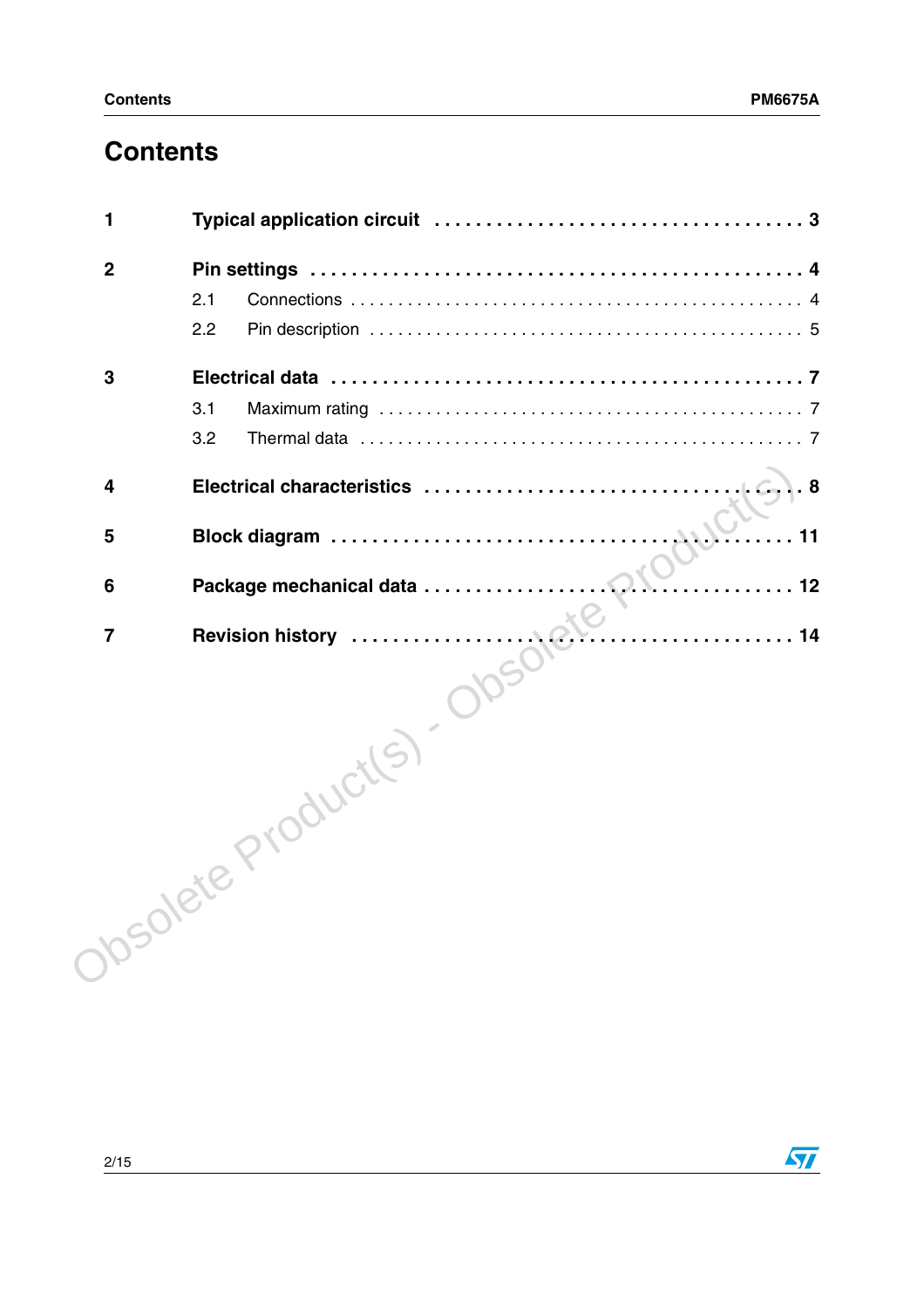## <span id="page-2-0"></span>**1 Typical application circuit**

#### **Figure 1. Application circuit**



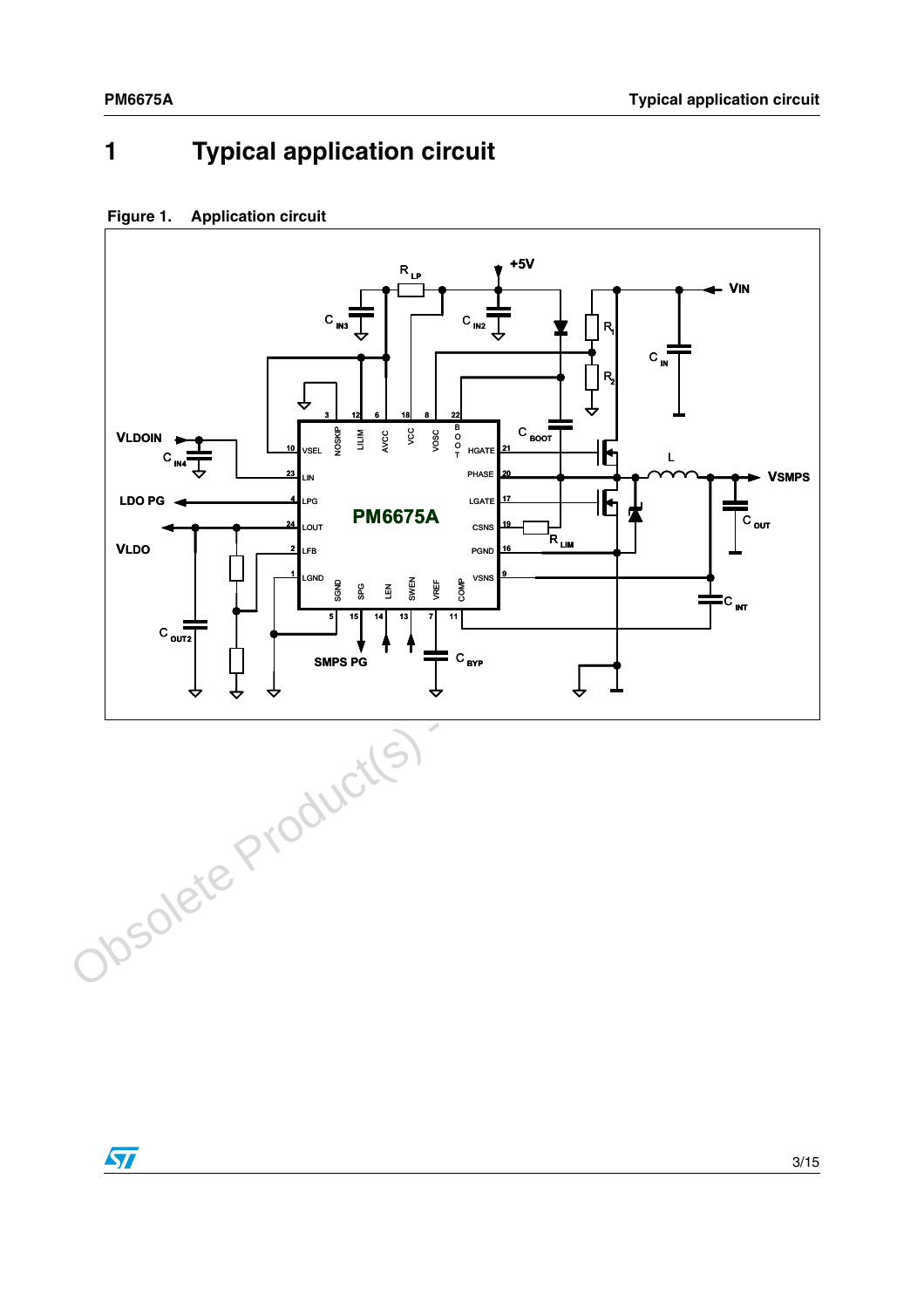## <span id="page-3-0"></span>**2 Pin settings**

### <span id="page-3-1"></span>**2.1 Connections**





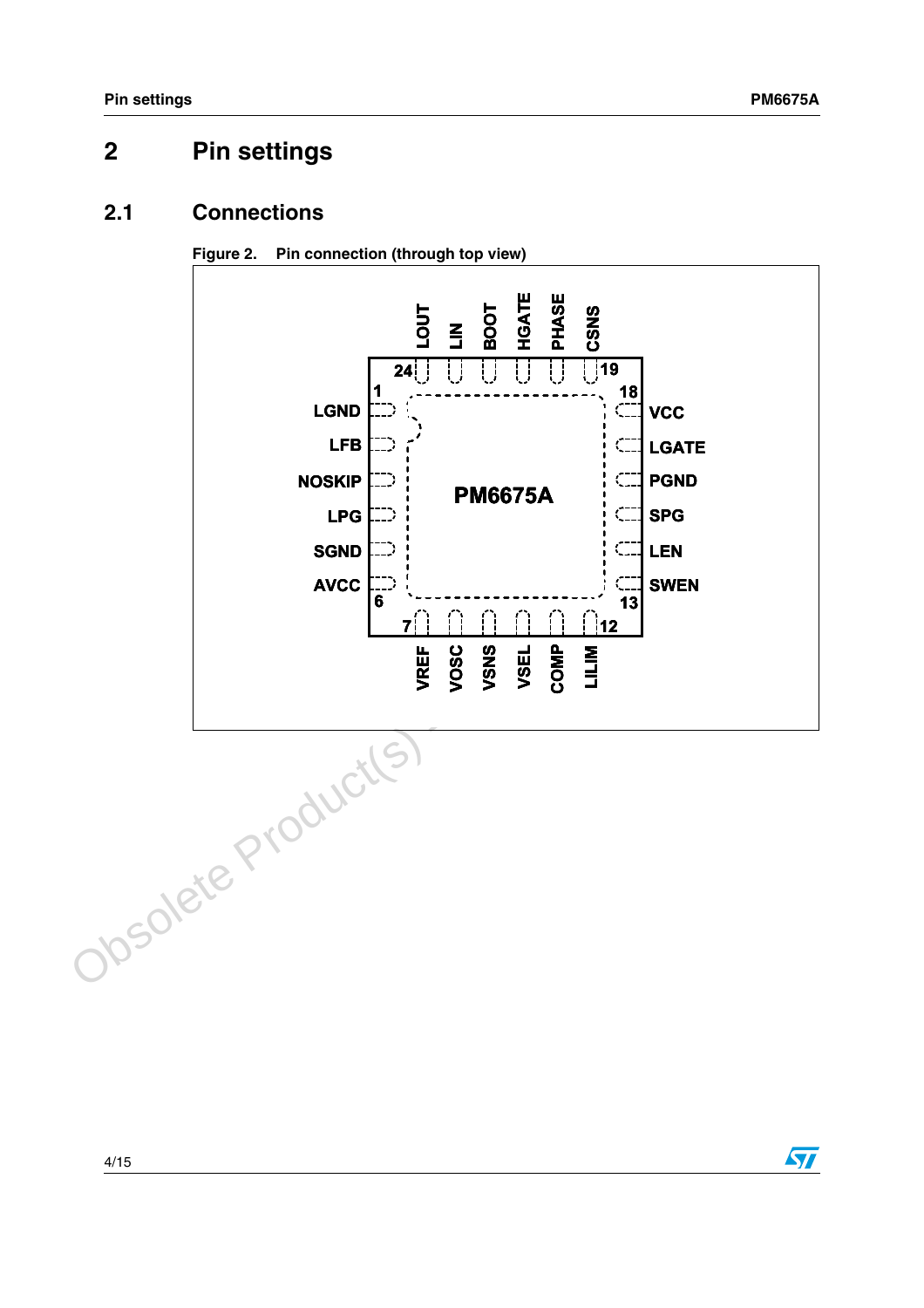## <span id="page-4-0"></span>**2.2 Pin description**

### **Table 1. Pin functions**

|        | $\mathsf{N}^\circ$ | Pin           | <b>Function</b>                                                                                                                                                                                                                                                                                           |
|--------|--------------------|---------------|-----------------------------------------------------------------------------------------------------------------------------------------------------------------------------------------------------------------------------------------------------------------------------------------------------------|
|        | 1                  | <b>LGND</b>   | LDO power ground. Connect to negative terminal of VTT output capacitor.                                                                                                                                                                                                                                   |
|        | 2                  | <b>LFB</b>    | LDO remote sensing. Connect as close as possible to the load via a low<br>noise PCB trace.                                                                                                                                                                                                                |
|        | 3                  | <b>NOSKIP</b> | Pulse-Skip/No-Audible Pulse-Skip Modes selector.<br>See Mode of Operation Selection section for details.                                                                                                                                                                                                  |
|        | 4                  | <b>LPG</b>    | LDO section Power-Good signal (open drain output). High when LDO output<br>voltage is within ±10% of nominal value.                                                                                                                                                                                       |
|        | 5                  | <b>SGND</b>   | Ground Reference for analog circuitry, control logic and VTTREF buffer.<br>Connect together with the thermal pad and VTTGND to a low impedance<br>ground plane. See the Application Note for details.                                                                                                     |
|        | 6                  | <b>AVCC</b>   | +5V supply for internal logic. Connect to +5V rail through a simple RC<br>filtering network.                                                                                                                                                                                                              |
|        | 7                  | <b>VREF</b>   | High accuracy output voltage reference (1.237V) for multilevel pins setting. It<br>can deliver up to 50uA. Connect a 100nF capacitor between VREF and<br>SGND in order to enhance noise rejection.                                                                                                        |
|        | 8                  | <b>VOSC</b>   | Frequency Selection. Connect to the central tap of a resistor divider to set<br>the desired switching frequency. The pin cannot be left floating. See Device<br>Description section for details.                                                                                                          |
|        | 9                  | <b>VSNS</b>   | Switching section output remote sensing and discharge path during output<br>Soft-End. Connect as close as possible to the load via a low noise PCB<br>trace.                                                                                                                                              |
|        | 10                 | <b>VSEL</b>   | Fixed output selector and feedback input for the switching controller.<br>If VSEL pin voltage is higher than 4V, the fixed 1.5V output is selected. If<br>VSEL pin voltage is lower than 4V, it is used as negative input of the error<br>amplifier. See Mode of Operation Selection section for details. |
|        | 11                 | <b>COMP</b>   | DC voltage error compensation pin for input the switching section. Refer to<br>Mode of Operation Selection section for more details.                                                                                                                                                                      |
|        | 12                 | LILIM         | Current limit selector for the LDO. Connect to SGND for ±1A current limit or<br>to $+5V$ for $\pm 2A$ current limit.                                                                                                                                                                                      |
|        | 13                 | <b>SWEN</b>   | Switching Controller Enable. When tied to ground, the switching output is<br>turned off and a Soft-End is performed.                                                                                                                                                                                      |
| Josol' | 14                 | LEN           | Linear Regulator Enable. When tied to ground, the LDO output is turned off<br>and a Soft-End is performed.                                                                                                                                                                                                |
|        | 15                 | <b>SPG</b>    | Switching Section Power-Good signal (open drain output). High when the<br>switching regulator output voltage is within $\pm 10\%$ of nominal value.                                                                                                                                                       |
|        | 16                 | <b>PGND</b>   | Power ground for the switching section.                                                                                                                                                                                                                                                                   |
|        | 17                 | LGATE         | Low-side gate driver output.                                                                                                                                                                                                                                                                              |
|        | 18                 | <b>VCC</b>    | +5V low-side gate driver supply. Bypass with a 100nF capacitor to PGND.                                                                                                                                                                                                                                   |

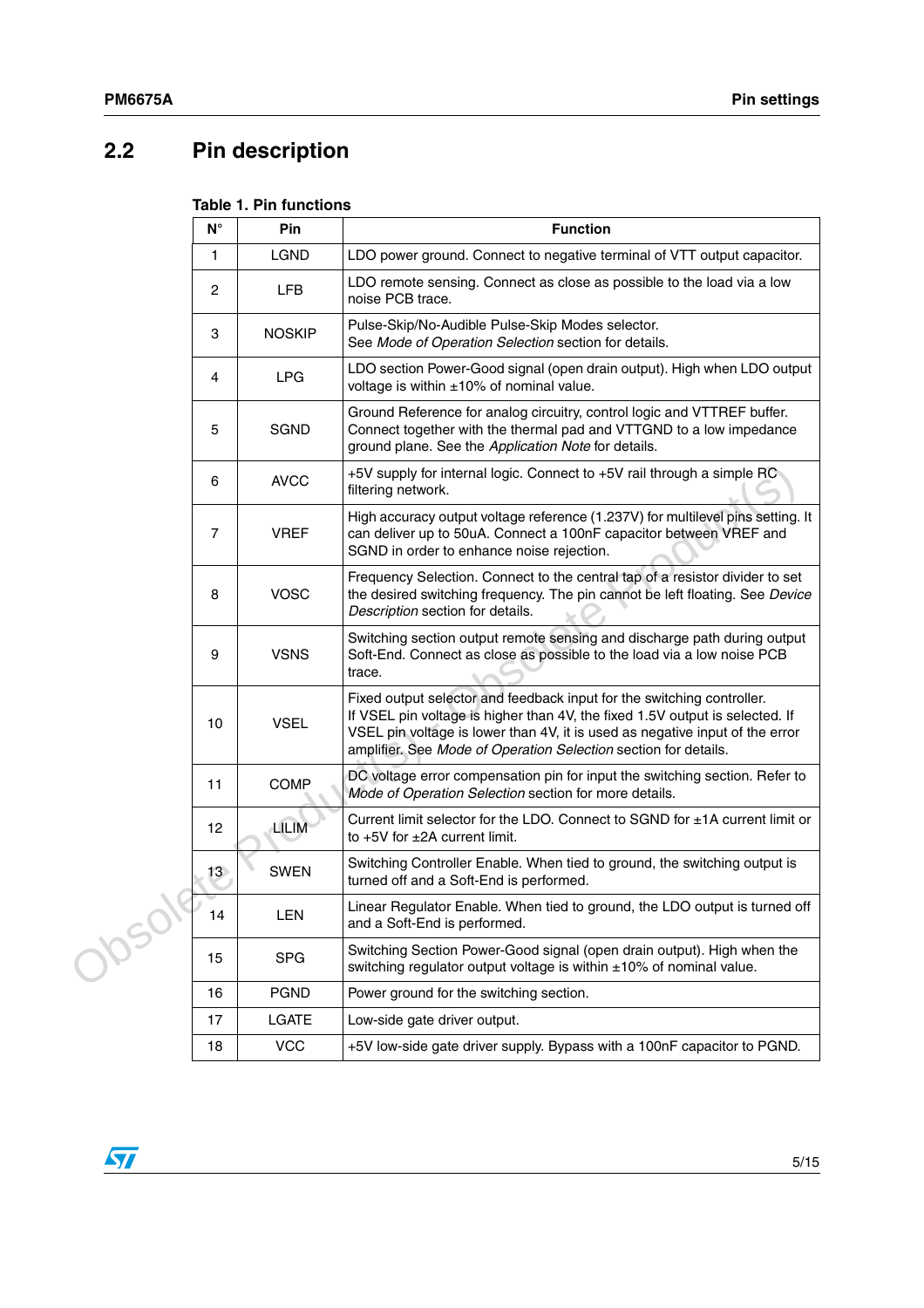| $N^{\circ}$ | <b>Pin</b>   | <b>Function</b>                                                                                                                                                                                                                                                                 |
|-------------|--------------|---------------------------------------------------------------------------------------------------------------------------------------------------------------------------------------------------------------------------------------------------------------------------------|
| 19          | CSNS         | Current sense input for the switching section. This pin must be connected<br>through a resistor to the drain of the synchronous rectifier (RDSon sensing)<br>or to the source of the synchronous rectifier $(R_{\text{SENSE}})$ sensing) to set the<br>current limit threshold. |
| 20          | <b>PHASE</b> | Switch node connection and return path for the high side gate driver.                                                                                                                                                                                                           |
| 21          | <b>HGATE</b> | High-Side Gate Driver Output                                                                                                                                                                                                                                                    |
| 22          | <b>BOOT</b>  | Bootstrap capacitor connection. Input for the supply voltage of the high-side<br>gate driver.                                                                                                                                                                                   |
| 23          | LIN          | Linear Regulator Input. Bypass to LGND by a 10uF ceramic capacitor for<br>noise rejection enhancement.                                                                                                                                                                          |
| 24          | LOUT         | LDO linear regulator output. Bypass with a $20\mu$ F ( $2x10\mu$ F MLCC) filter<br>capacitor.                                                                                                                                                                                   |

Obsolete Product(s) - Obsolete Product(s)

#### **Table 1. Pin functions (continued)**

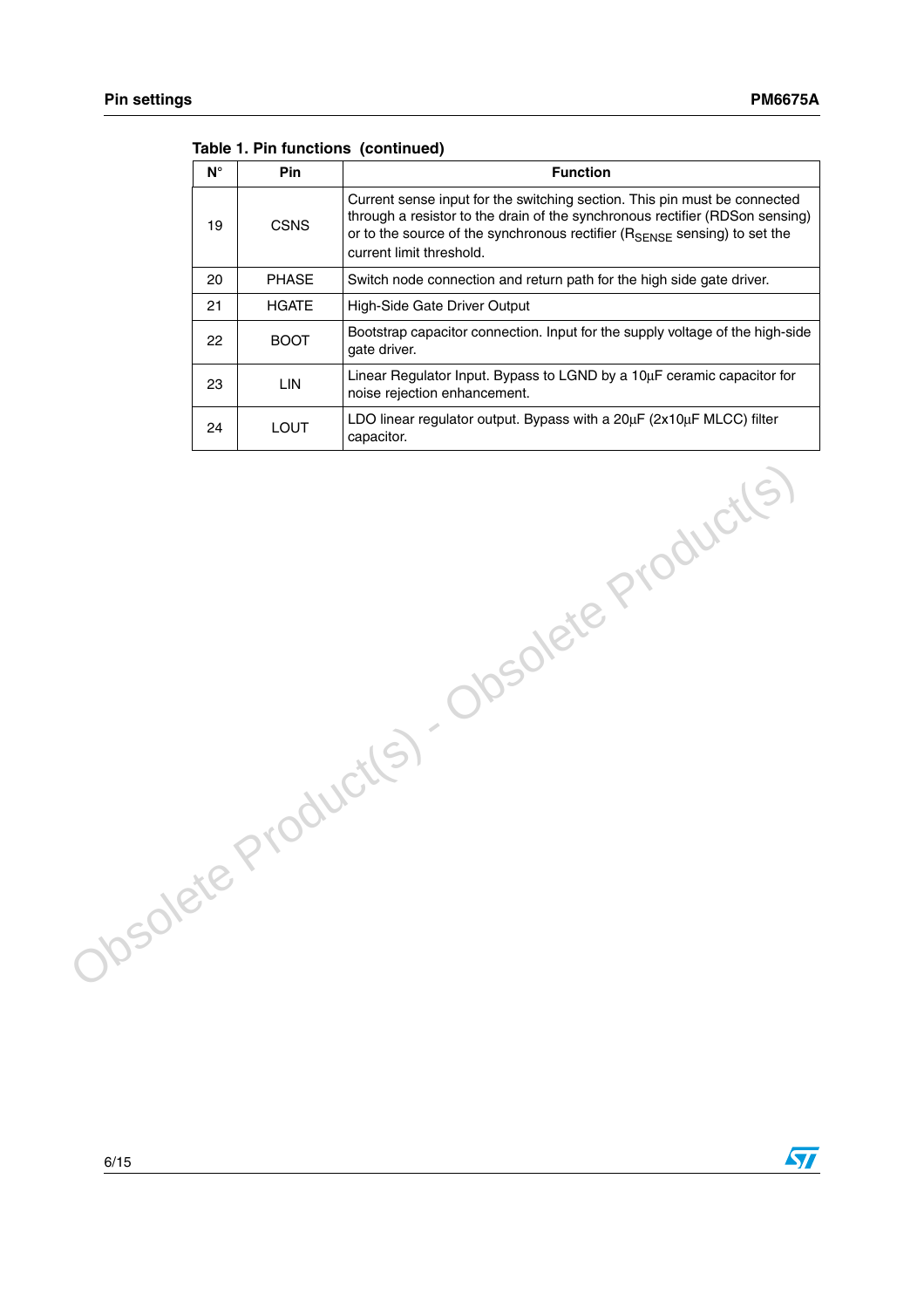## <span id="page-6-0"></span>**3 Electrical data**

### <span id="page-6-1"></span>**3.1 Maximum rating**

#### **Table 2. Absolute maximum ratings (1)**

|                | <b>Symbol</b>                                          | Parameter                                                                                                                                                       | Value                      | Unit          |
|----------------|--------------------------------------------------------|-----------------------------------------------------------------------------------------------------------------------------------------------------------------|----------------------------|---------------|
|                | VAVCC                                                  | AVCC to SGND                                                                                                                                                    | $-0.3$ to 6                |               |
|                | V <sub>VCC</sub>                                       | VCC to SGND                                                                                                                                                     | $-0.3$ to 6                |               |
|                |                                                        | PGND, LGND to SGND                                                                                                                                              | $-0.3$ to $0.3$            |               |
|                |                                                        | HGATE and BOOT to PHASE                                                                                                                                         | $-0.3$ to 6                |               |
|                |                                                        | HGATE and BOOT to PGND                                                                                                                                          | $-0.3$ to 44               |               |
|                | V <sub>PHASE</sub>                                     | PHASE to SGND                                                                                                                                                   | $-0.3$ to 38               | v             |
|                |                                                        | <b>LGATE to PGND</b>                                                                                                                                            | $-0.3$ to $V_{VCC}$ $+0.3$ |               |
|                |                                                        | CSNS, SPG, LEN, SWEN, LILIM, COMP, VSEL,<br>VSNS, VOSC, VREF, NOSKIP to SGND                                                                                    | $-0.3$ to $V_{AVCC}$ + 0.3 |               |
|                |                                                        | LPG, VREF, LOUT, LFB to SGND                                                                                                                                    | -0.3 to $V_{AVCC}$ + 0.3   |               |
|                |                                                        | LIN, LOUT, LPG, LIN to LGND                                                                                                                                     | $-0.3$ to $V_{AVCC}$ + 0.3 |               |
|                | $P_{TOT}$                                              | Power dissipation $@T_A = 25°C$                                                                                                                                 | 2.3                        | W             |
| 3.2            | <b>Thermal data</b><br>Table 3. Thermal data           | maximum ratings" may cause permanent damage to the device. Exposure to absolute maximum rated<br>conditions for extended periods may affect device reliability. |                            |               |
|                | <b>Symbol</b>                                          | <b>Parameter</b>                                                                                                                                                | Value                      | Unit          |
|                | $R_{thJA}$                                             | Thermal resistance junction to ambient                                                                                                                          | 42                         | $\degree$ C/W |
|                | Storage temperature range<br>$\mathsf{T}_{\text{STG}}$ |                                                                                                                                                                 | -40 to 150                 | $^{\circ}C$   |
|                | $T_A$                                                  | Operating ambient temperature range                                                                                                                             | $-40$ to 85                | $^{\circ}$ C  |
|                | Ťĵ<br>Junction operating temperature range             |                                                                                                                                                                 | $-25$ to 125               | $^{\circ}C$   |
| <b>JOSORET</b> |                                                        |                                                                                                                                                                 |                            |               |

### <span id="page-6-2"></span>**3.2 Thermal data**

#### **Table 3. Thermal data**

| Symbol                      | <b>Parameter</b>                       | <b>Value</b> | Unit          |
|-----------------------------|----------------------------------------|--------------|---------------|
| $R_{thJA}$                  | Thermal resistance junction to ambient | 42           | $\degree$ C/W |
| $\mathsf{r}_{\texttt{STG}}$ | Storage temperature range              | $-40$ to 150 | ℃             |
| T <sub>A</sub>              | Operating ambient temperature range    | $-40$ to 85  | ℃             |
|                             | Junction operating temperature range   | $-25$ to 125 | °€            |

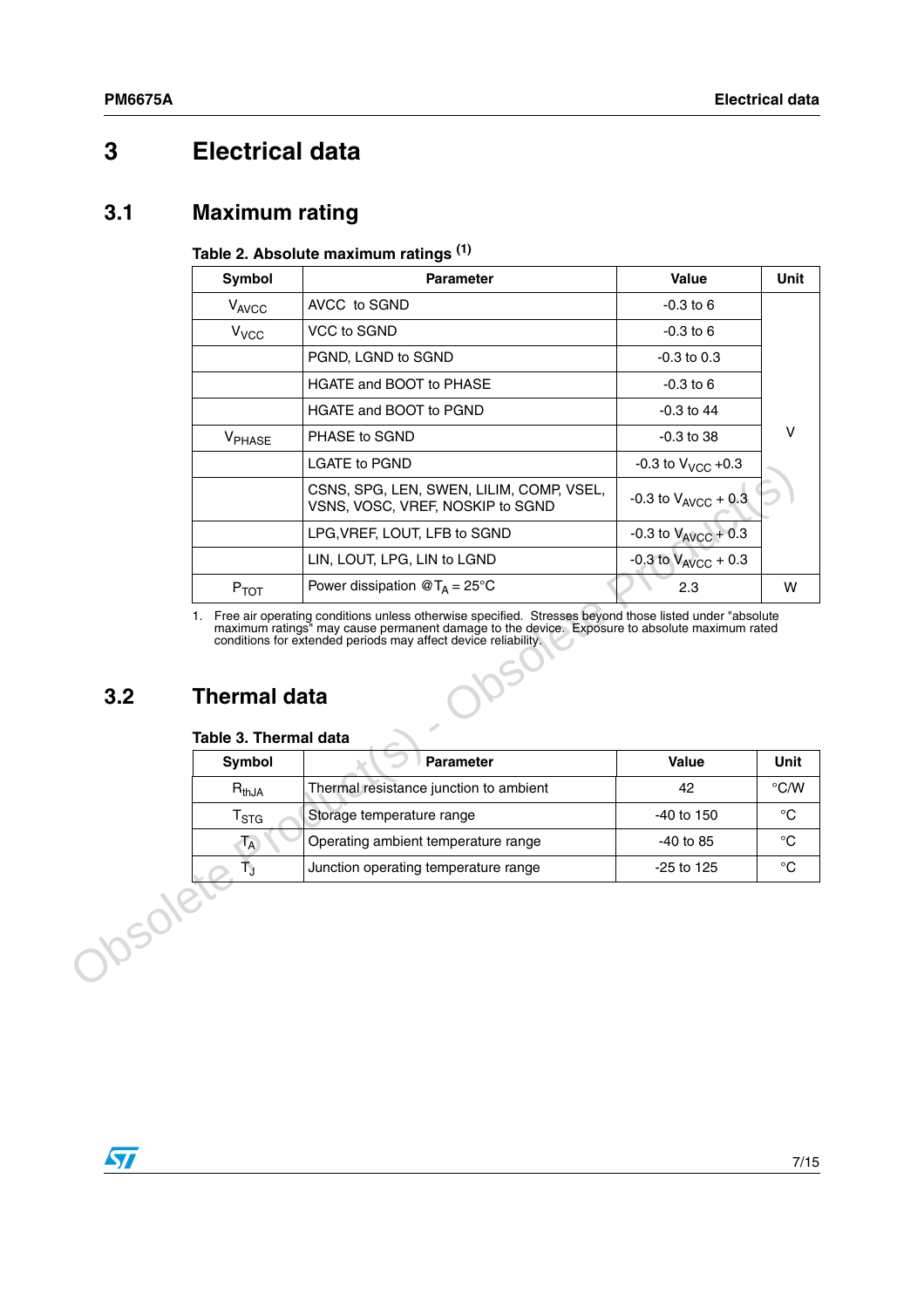## <span id="page-7-0"></span>**4 Electrical characteristics**

 $T_A = 0^\circ \text{C}$  to 85°C, VCC = AVCC = +5V, LIN = 1.5V and LOUT= 0.9V if not otherwise specified.

|  |  | <b>Table 4. Electrical characteristics</b> |
|--|--|--------------------------------------------|
|--|--|--------------------------------------------|

| <b>Symbol</b>            | <b>Test condition</b><br><b>Parameter</b>            |                                                                            | Min.                             | Typ.  | Max.  | Unit           |      |
|--------------------------|------------------------------------------------------|----------------------------------------------------------------------------|----------------------------------|-------|-------|----------------|------|
| <b>Supply section</b>    |                                                      |                                                                            |                                  |       |       |                |      |
| <b>V<sub>IN</sub></b>    | Input voltage range                                  |                                                                            |                                  | 4.5   |       | 36             | V    |
| <b>VAVCC</b>             | IC supply voltage                                    |                                                                            |                                  | 4.5   |       | 5.5            |      |
| <b>V</b> <sub>vcc</sub>  | IC supply voltage                                    |                                                                            |                                  | 4.5   |       | 5.5            |      |
| <b>I<sub>IN</sub></b>    | Operating current<br>(Switching + LDO)               | SWEN, LEN, VSEL and NOSKIP<br>connected to AVCC,<br>No load on LOUT output |                                  |       |       | $\overline{c}$ |      |
| $I_{SW}$                 | Operating current (Switching)                        | SWEN, VSEL and NOSKIP<br>to SGND.                                          | connected to AVCC, LEN connected |       |       |                | mA   |
| <b>I</b> <sub>SHDN</sub> | Shutdown operating current                           | SWEN and LEN tied to SGND.                                                 |                                  |       |       | 10             | μA   |
|                          | <b>AVCC Under Voltage Lockout</b><br>upper threshold |                                                                            |                                  | 4.0   | 4.1   | 4.2            | v    |
| <b>UVLO</b>              | <b>AVCC Under Voltage Lockout</b><br>upper threshold |                                                                            |                                  | 3.8   | 3.9   | 4.0            |      |
|                          | <b>UVLO</b> hysteresis                               |                                                                            |                                  | 50    |       |                | mV   |
| <b>ON-time (SMPS)</b>    |                                                      |                                                                            |                                  |       |       |                |      |
|                          |                                                      | VSEL and                                                                   | $VOSC = 300mV$                   | 650   | 750   | 850            |      |
| $t_{ON}$                 | On-time duration                                     | NOSKIP high,<br>$Vvens = 2V$                                               | $VOSC = 500mV$                   | 390   | 450   | 510            | ns   |
| <b>OFF-time (SMPS)</b>   |                                                      |                                                                            |                                  |       |       |                |      |
| t <sub>OFFMIN</sub>      | Minimum Off-Time                                     |                                                                            |                                  |       | 300   | 350            | ns   |
| Voltage reference        |                                                      |                                                                            |                                  |       |       |                |      |
|                          | Voltage accuracy                                     | $4.5V < V_{IN} < 25V$                                                      |                                  | 1.224 | 1.237 | 1.249          | V    |
|                          | Load regulation                                      | $-50 \mu$ A< $I_{VREF}$ < 50 $\mu$ A                                       |                                  | $-4$  |       | $\overline{4}$ |      |
|                          | Undervoltage Lockout Fault<br>Threshold              |                                                                            |                                  |       | 800   |                | mV   |
| <b>SMPS output</b>       |                                                      |                                                                            |                                  |       |       |                |      |
| $V_{OUT}$                | SMPS fixed output voltage (1)                        | tied to SGND, No Load                                                      | VSEL connected to AVCC, NOSKIP   |       | 1.5   |                | V    |
|                          | Output voltage accuracy (1)                          |                                                                            |                                  | $-2$  |       | $\overline{c}$ | $\%$ |
|                          |                                                      |                                                                            |                                  |       |       |                |      |

1. Guaranteed by design. Not production tested.

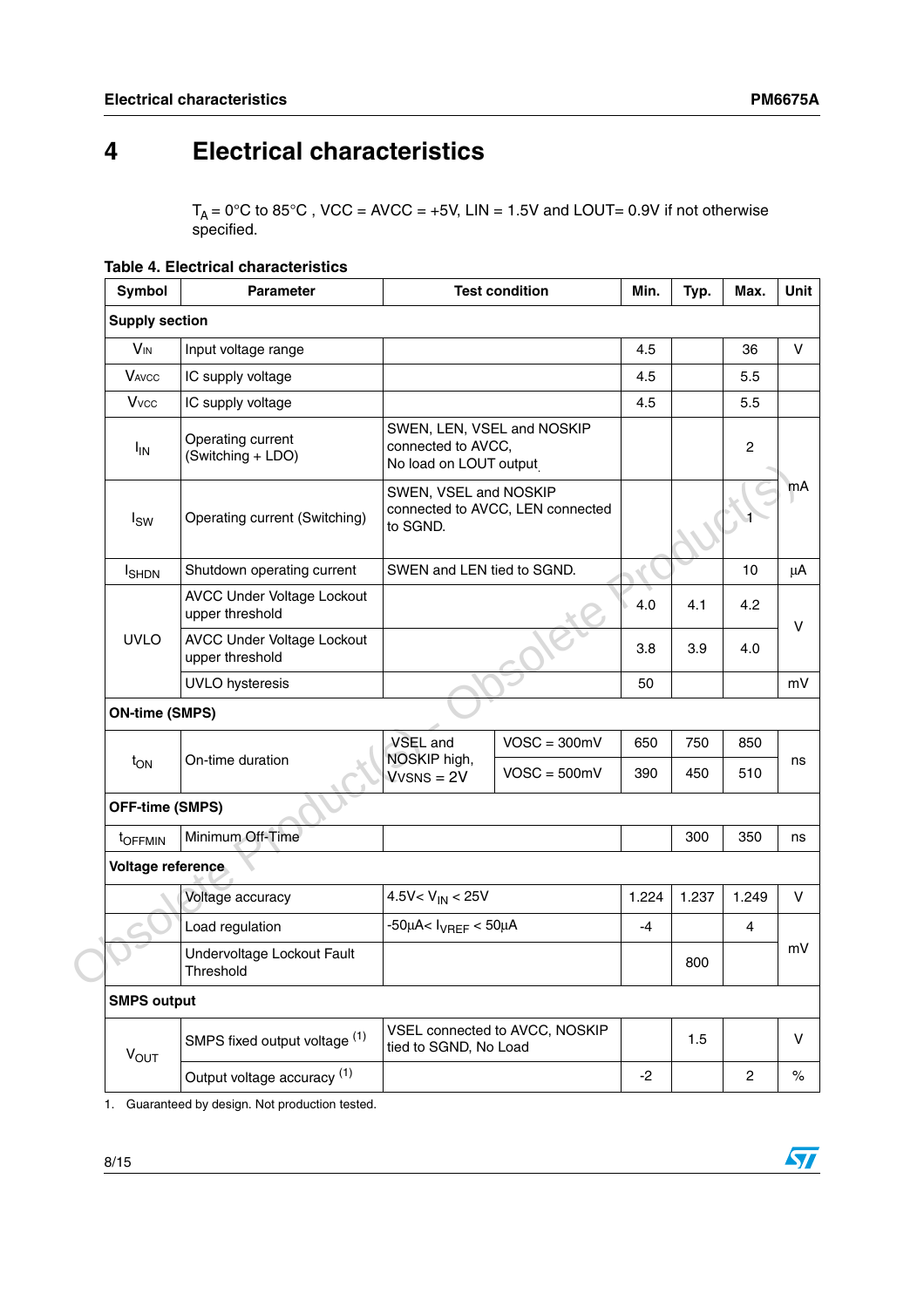#### **Table 5. Electrical characteristics**

| Symbol                | <b>Parameter</b>                                  | <b>Test condition</b>                                               | Min.                          | Typ.   | Max.  | Unit |
|-----------------------|---------------------------------------------------|---------------------------------------------------------------------|-------------------------------|--------|-------|------|
|                       | <b>Current limit and zero crossing comparator</b> |                                                                     |                               |        |       |      |
| <b>I</b> CSNS         | CSNS input bias current                           |                                                                     | 90                            | 100    | 110   | μA   |
|                       | Comparator offset                                 |                                                                     | -5                            |        | 5     |      |
|                       | Positive current limit threshold                  | V <sub>PGND</sub> - V <sub>CSNS</sub>                               | $-115$                        | $-100$ | $-85$ |      |
|                       | Fixed negative current limit<br>threshold         |                                                                     | mV<br>$-90$<br>-130<br>$-110$ |        |       |      |
| V <sub>ZC, OFFS</sub> | Zero crossing comparatot offset                   |                                                                     | $-10$                         | -5     | 0     |      |
|                       | High and low side gate drivers                    |                                                                     |                               |        |       |      |
|                       |                                                   | HGATE high state (pullup)                                           |                               | 2.0    | 3     |      |
|                       | <b>HGATE driver on-resistance</b>                 | HGATE low state (pulldown)                                          |                               | 1.8    | 2.7   |      |
|                       | <b>LGATE driver on-resistance</b>                 | LGATE high state(pullup)                                            |                               | 1.4    | 2.1   | Ω    |
|                       |                                                   | LGATE low state (pulldown)                                          |                               | 0.6    | 0.9   |      |
|                       | UVP/OVP protections and PGOOD signals             |                                                                     |                               |        |       |      |
| <b>OVP</b>            | Over voltage threshold                            |                                                                     | 112                           | 115    | 118   |      |
| <b>UVP</b>            | Under voltage threshold                           |                                                                     | 63                            | 70     | 73    |      |
|                       | SMPS upper threshold                              |                                                                     | 107                           | 110    | 113   | $\%$ |
| <b>PGOOD</b>          | SMPS lower threshold                              |                                                                     | 87                            | 90     | 93    |      |
|                       | LDO upper threshold                               |                                                                     | 107                           | 110    | 113   |      |
|                       | LDO lower threshold                               |                                                                     | 87                            | 90     | 93    |      |
| <b>I</b> PG,LEAK      | SPG and LPG leakeage current <sup>1</sup>         | SPG and LPG forced to 5.5V                                          |                               |        | 1     | μA   |
| V <sub>PG, LOW</sub>  | SPG and LPG low level voltage                     | $I_{LPG, SINK} = I_{SPG, SINK} = 4mA$                               |                               | 150    | 250   | mV   |
|                       | <b>Soft start section (SMPS)</b>                  |                                                                     |                               |        |       |      |
|                       | Soft-start ramp time<br>(4 steps current limit)   |                                                                     | 2                             | 3      | 4     | ms   |
|                       | Soft-start initial current limit                  |                                                                     | 22.5                          | 25     | 27.5  |      |
|                       | Soft-start current limit step                     |                                                                     | 22.5                          | 25     | 27.5  | μA   |
| Soft end section      |                                                   |                                                                     |                               |        |       |      |
|                       | Switching section discharge<br>resistance         |                                                                     |                               | 25     |       | Ω    |
|                       | LDO section discharge resistance                  |                                                                     |                               | 25     |       |      |
| <b>LDO</b> section    |                                                   |                                                                     |                               |        |       |      |
| <b>VLREF</b>          | LDO reference voltage                             |                                                                     | 0.594                         | 0.6    | 0.606 |      |
| V <sub>DROP</sub>     | LDO drop-out voltage                              | $V_{\text{LOUT}} = 0.9V, I_{\text{LOUT}} = 1A,$<br>-10% output drop |                               | 0.25   |       | v    |

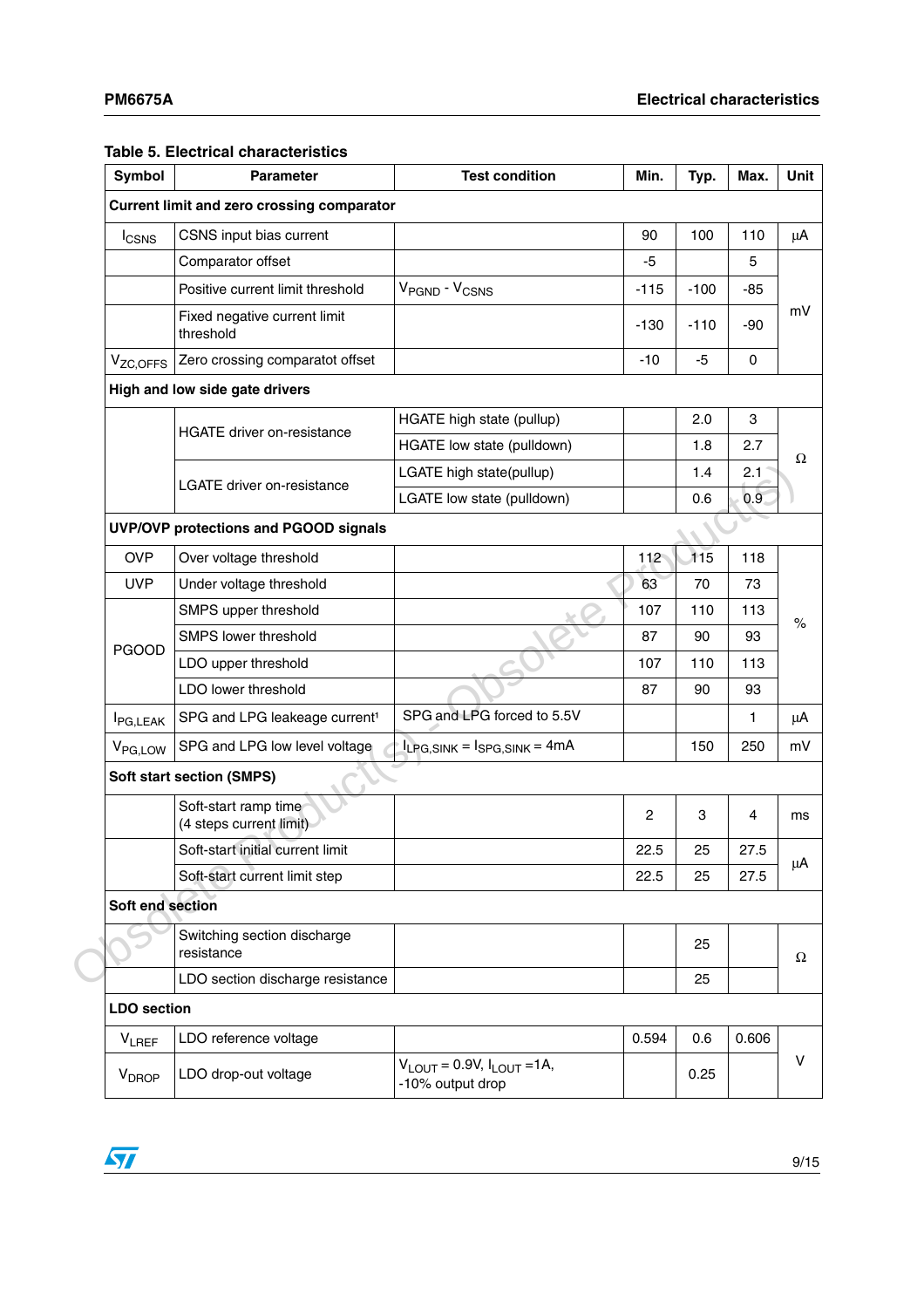$\sqrt{2}$ 

| Symbol                                  | <b>Parameter</b>                              | <b>Test condition</b>                                           | Min.           | Typ.   | Max.         |  |
|-----------------------------------------|-----------------------------------------------|-----------------------------------------------------------------|----------------|--------|--------------|--|
|                                         | LDO Internal high-side MOSFET<br>$R_{DS(on)}$ | $I_{\text{I}}$ $_{\text{OUT}}$ = 1A, AVCC = 5V                  |                | 0.2    | 0.23         |  |
|                                         |                                               | $V_{LFB}$ < 1.10* $V_{LREF}$ , LILIM = 5V                       | $\overline{2}$ | 2.1    | 2.2          |  |
|                                         | LDO source current limit                      | $V_{LFB}$ < 1.10* $V_{LREF}$ LILIM = 0V                         | $\mathbf{1}$   | 1.1    | 1.2          |  |
|                                         |                                               | $0.90*V_{LREF} < V_{LFB} < 1.10*V_{LREF}$<br>$LILIM = 5V$       | $-2.2$         | $-2.1$ | $-2$         |  |
| $I_{LDO,CL}$                            | LDO sink current limit                        | 0.90* $V_{LREF}$ < $V_{LFB}$ < 1.10* $V_{LREF}$<br>$LILIM = OV$ | $-1.2$         | $-1.1$ | $-1$         |  |
|                                         |                                               | $V_{LFB}$ > 1.10 <sup>*</sup> $V_{LREF}$ LILIM = 5V             | $-1.2$         | $-1.1$ | -1           |  |
|                                         |                                               | $V_{LFB}$ > 1.10 <sup>*</sup> $V_{LREF}$ LILIM = 0V             | $-0.6$         | -0.55  | $-0.6$       |  |
|                                         | LDO input bias current, On                    | LEN connected to AVCC, no load                                  |                | 1      | 10           |  |
| LIN, BIAS                               | LDO input bias current, Off                   | $LEN = 0V$ , no load                                            |                |        | 1.           |  |
| ILFB, BIAS                              | LFB input bias current                        | LEN connected to AVCC<br>$V_{LFB} = 0.6V$                       | $-1$           |        |              |  |
| LFB, LEAK                               | LFB leakage current                           | LEN = 0V, $V_{1FB}$ = 0.6V                                      | -1             |        | $\mathbf{1}$ |  |
|                                         | Power management section                      |                                                                 |                |        |              |  |
|                                         |                                               | Fixed mode                                                      | 4.3            |        |              |  |
| <b>V<sub>VTHVSEL</sub></b>              | VSEL pin thresholds                           | Adjustable mode                                                 |                |        | 3.7          |  |
|                                         | NOSKIP pin thresholds (1)                     | Forced-PWM Mode                                                 | 4.2            |        |              |  |
| <b>V<sub>VTHNOS</sub></b><br><b>KIP</b> |                                               | No-Audible Mode                                                 | 1.0            |        | 3.5          |  |
|                                         |                                               | Pulse-Skip Mode                                                 |                |        | 0.5          |  |
| V <sub>VTHLILIM</sub>                   | LILIM pin thresholds (1)                      | ±2A LDO Current Limit                                           | 2.4            |        |              |  |
|                                         |                                               | ±1A LDO Current Limit                                           |                |        | 0.8          |  |
| I <sub>IN, LEAK</sub>                   | Logic input leakage current (1)               | LEN, SWEN and LILIM=5V                                          |                |        | $\mathbf{1}$ |  |
| I <sub>IN3, LEAK</sub>                  | Multilevel input leakage current (1)          | VSEL and NOSKIP=5V                                              |                |        | $\mathbf{1}$ |  |
|                                         | losc, LEAK   VOSC pin leakage current (1)     | VOSC=1V                                                         |                |        | 1.           |  |
|                                         | <b>Thermal shutdown</b>                       |                                                                 |                |        |              |  |
|                                         |                                               |                                                                 |                |        |              |  |

**Table 5. Electrical characteristics (continued)**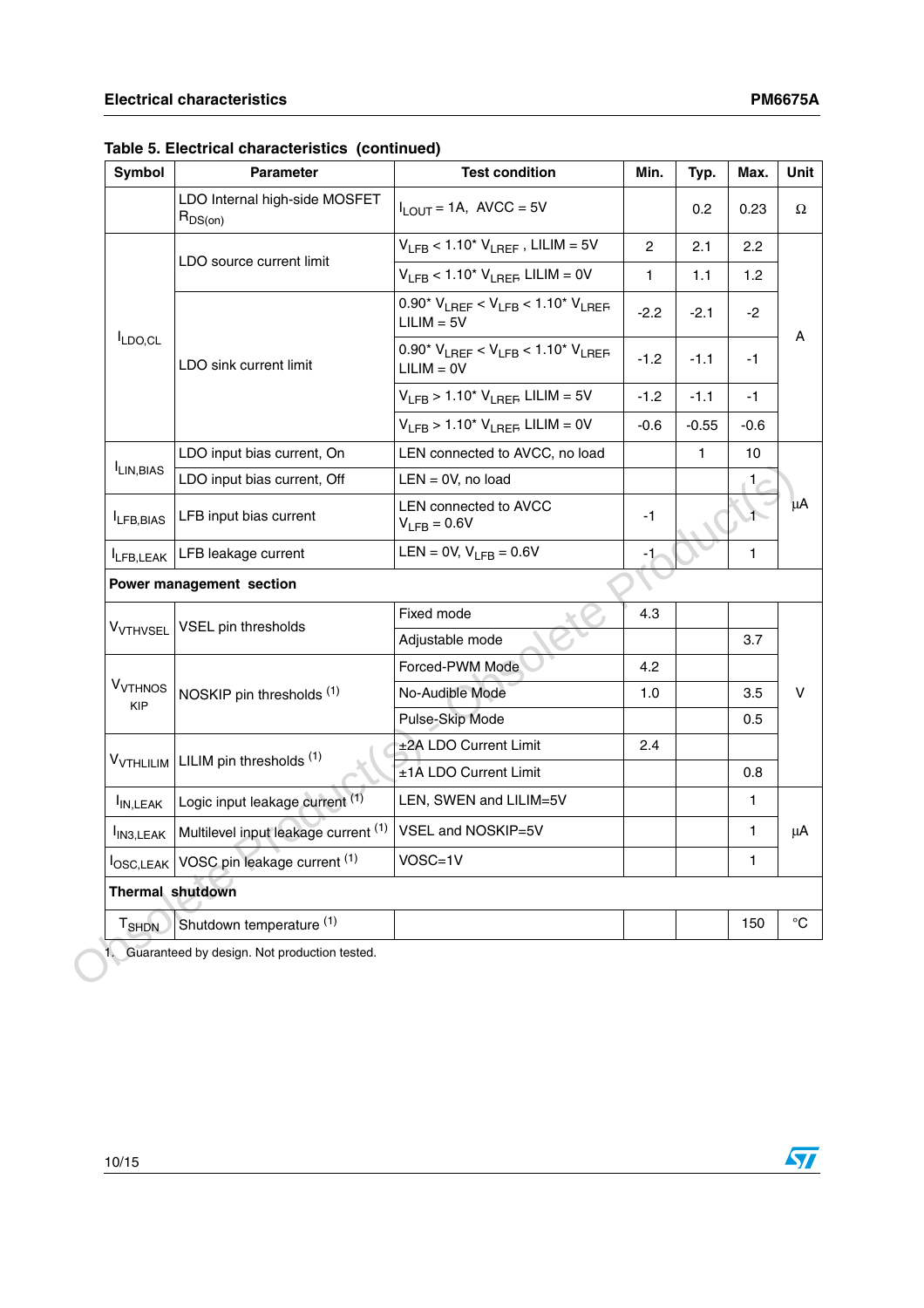## <span id="page-10-0"></span>**5 Block diagram**



### **Figure 3. Functional and block diagram**

#### **Table 6. Legend**

| ----- <i>-</i> -- ------ |                                   |
|--------------------------|-----------------------------------|
| <b>SWEN</b>              | Switching controller enable       |
| <b>LEN</b>               | LDO regulator enable              |
| <b>LDS</b>               | LDO output discharge enable       |
| <b>SDS</b>               | Switching output discharge enable |
| LILIM                    | LDO regulator current limit       |

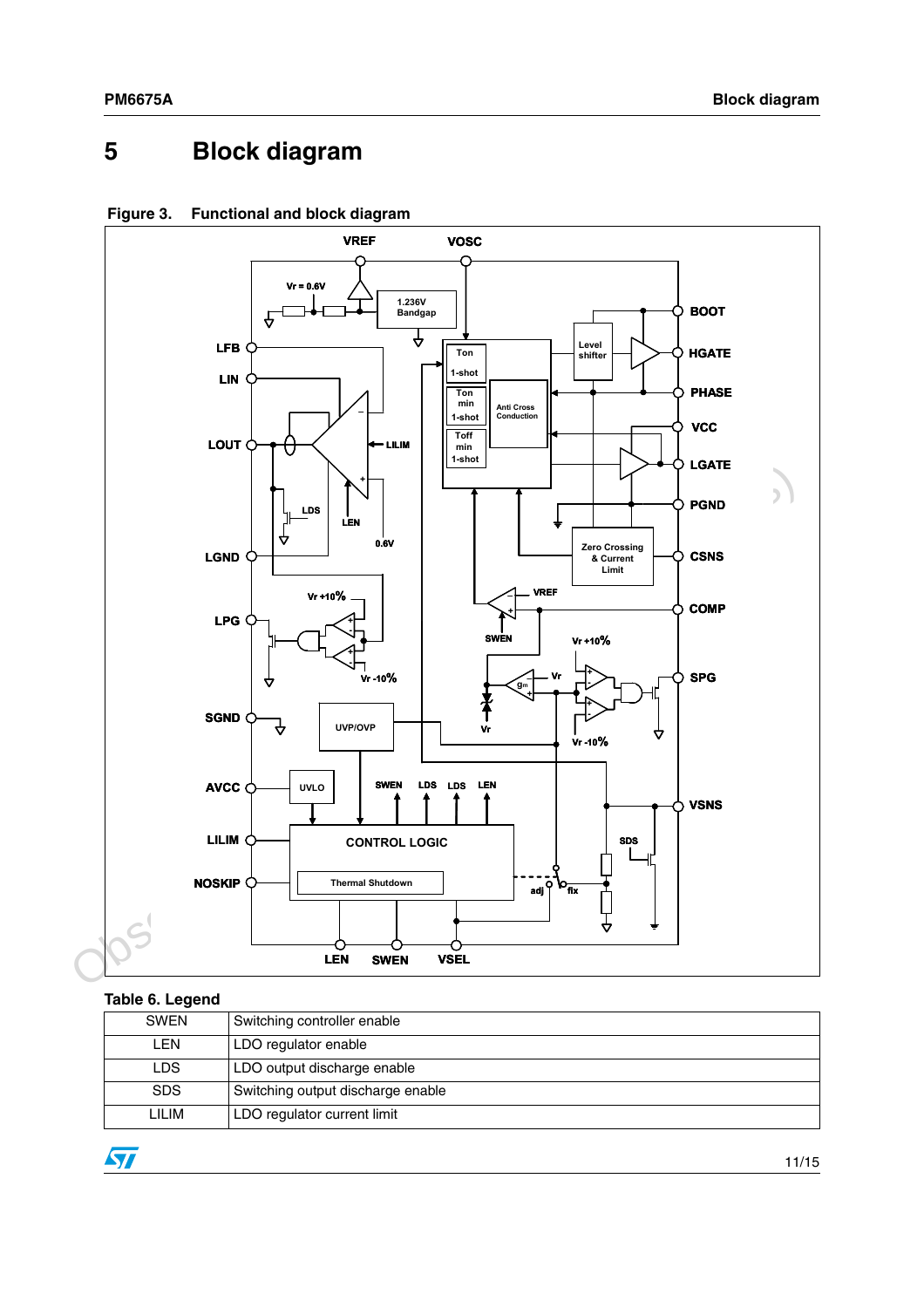## <span id="page-11-0"></span>**6 Package mechanical data**

In order to meet environmental requirements, ST offers these devices in  $ECOPACK^{\circledast}$ packages. These packages have a Lead-free second level interconnect. The category of second Level Interconnect is marked on the package and on the inner box label, in compliance with JEDEC Standard JESD97. The maximum ratings related to soldering conditions are also marked on the inner box label. ECOPACK is an ST trademark. ECOPACK specifications are available at: www.st.com.

| Dim.                                                                                                        |            | mm.  |              |  |
|-------------------------------------------------------------------------------------------------------------|------------|------|--------------|--|
|                                                                                                             | <b>Typ</b> | Min. | Max.         |  |
| $\boldsymbol{\mathsf{A}}$                                                                                   |            | 0.80 | 1.00         |  |
| A1                                                                                                          | 0.00       | 0.05 | 0.05         |  |
| A2                                                                                                          | 0.65       |      | 0.80         |  |
| $\mathsf D$                                                                                                 | 4.00       |      |              |  |
| D <sub>1</sub>                                                                                              | 3.75       |      |              |  |
| $\mathsf E$                                                                                                 | 4.00       |      |              |  |
| E <sub>1</sub>                                                                                              | 3.75       |      |              |  |
| $\boldsymbol{\theta}$                                                                                       |            |      | $12^{\circ}$ |  |
| $\sf P$                                                                                                     | 0.42       | 0.24 | 0.60         |  |
| $\mathsf{e}% _{t}\left( t\right)$                                                                           | 0.50       |      |              |  |
| ${\sf N}$                                                                                                   | 24.00      |      |              |  |
| Nd                                                                                                          | 6.00       |      |              |  |
| Ne                                                                                                          | 6.00       |      |              |  |
| $\mathsf{L}% _{0}\left( \mathsf{L}_{0}\right) ^{\ast }=\mathsf{L}_{0}\left( \mathsf{L}_{0}\right) ^{\ast }$ | 0.40       | 0.30 | 0.50         |  |
| $\sf b$                                                                                                     |            | 0.18 | 0.30         |  |
| D <sub>2</sub>                                                                                              | 2.10       | 1.95 | 2.25         |  |
| E2                                                                                                          | 2.10       | 1.95 | 2.25         |  |
|                                                                                                             |            |      |              |  |
|                                                                                                             |            |      |              |  |
|                                                                                                             |            |      |              |  |
| Josolete                                                                                                    |            |      |              |  |

| Table 7. VFQFPN-24 4mm x 4mm mechanical data |  |  |  |
|----------------------------------------------|--|--|--|
|----------------------------------------------|--|--|--|

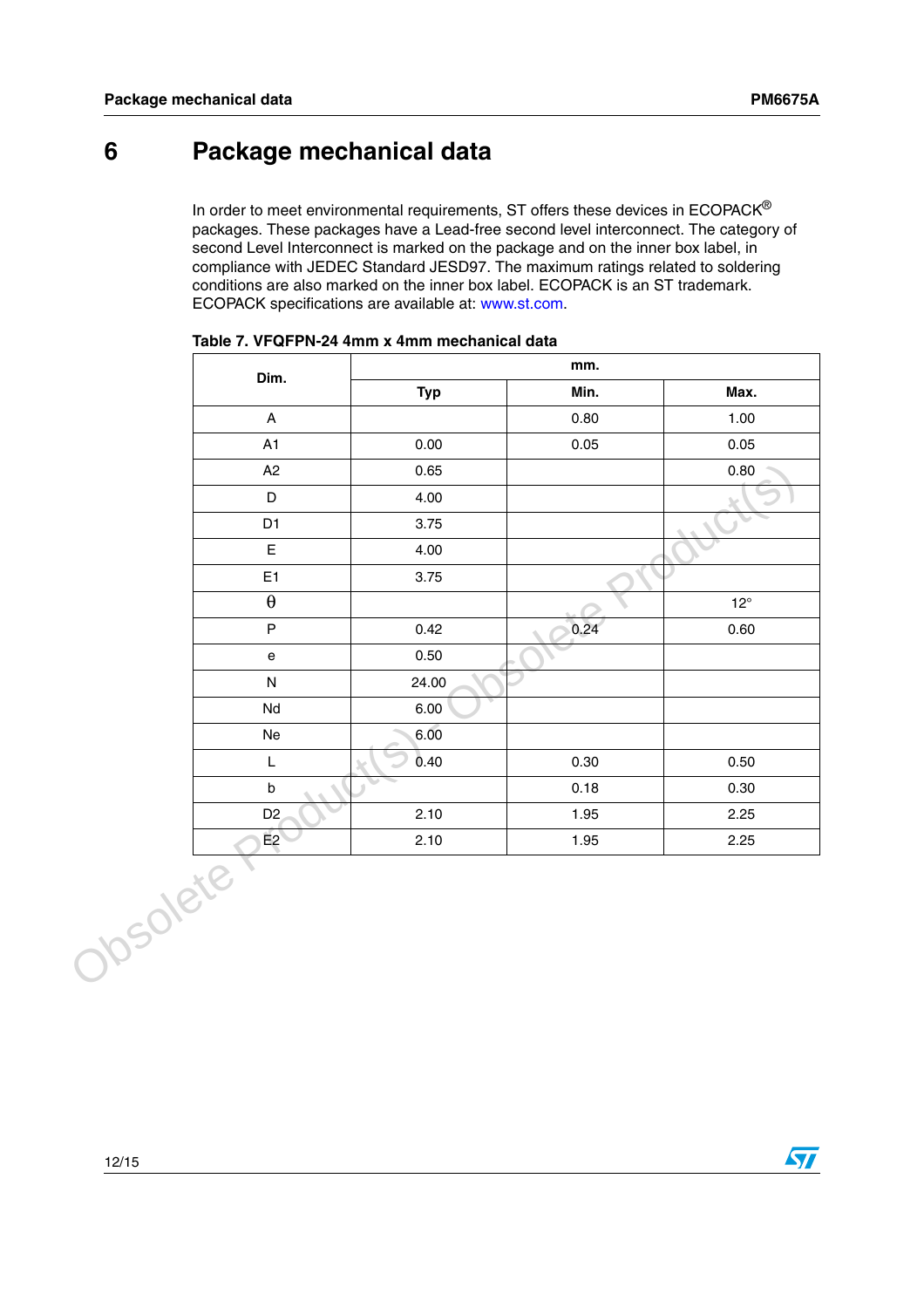

**Figure 4. Package dimensions**

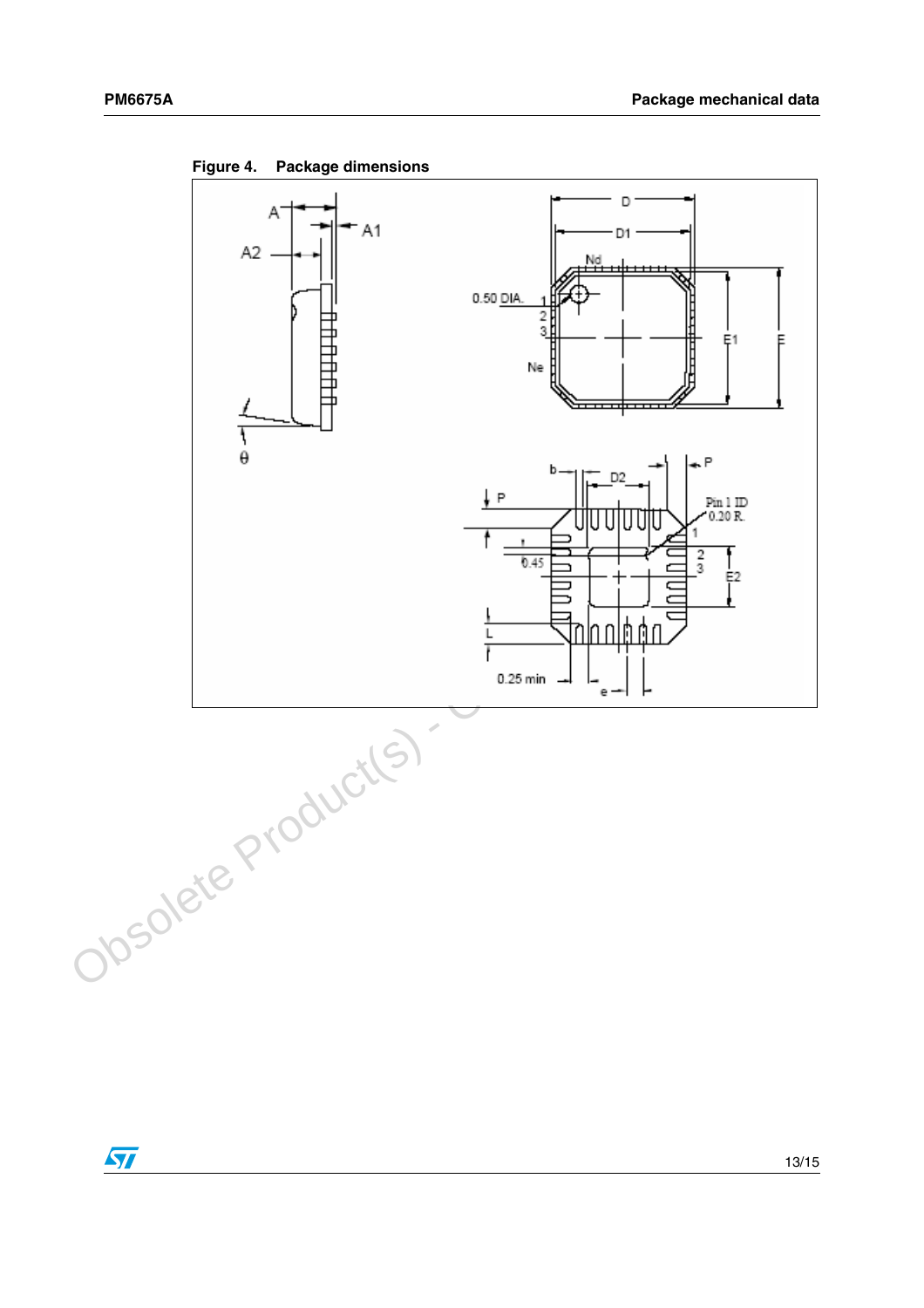$\sqrt{2}$ 

## <span id="page-13-0"></span>**7 Revision history**

#### **Table 8. Revision history**

| <b>Date</b> | <b>Revision</b> | Changes          |
|-------------|-----------------|------------------|
| 11-Oct-2006 |                 | Initial release. |

Obsolete Product(s) - Obsolete Product(s)